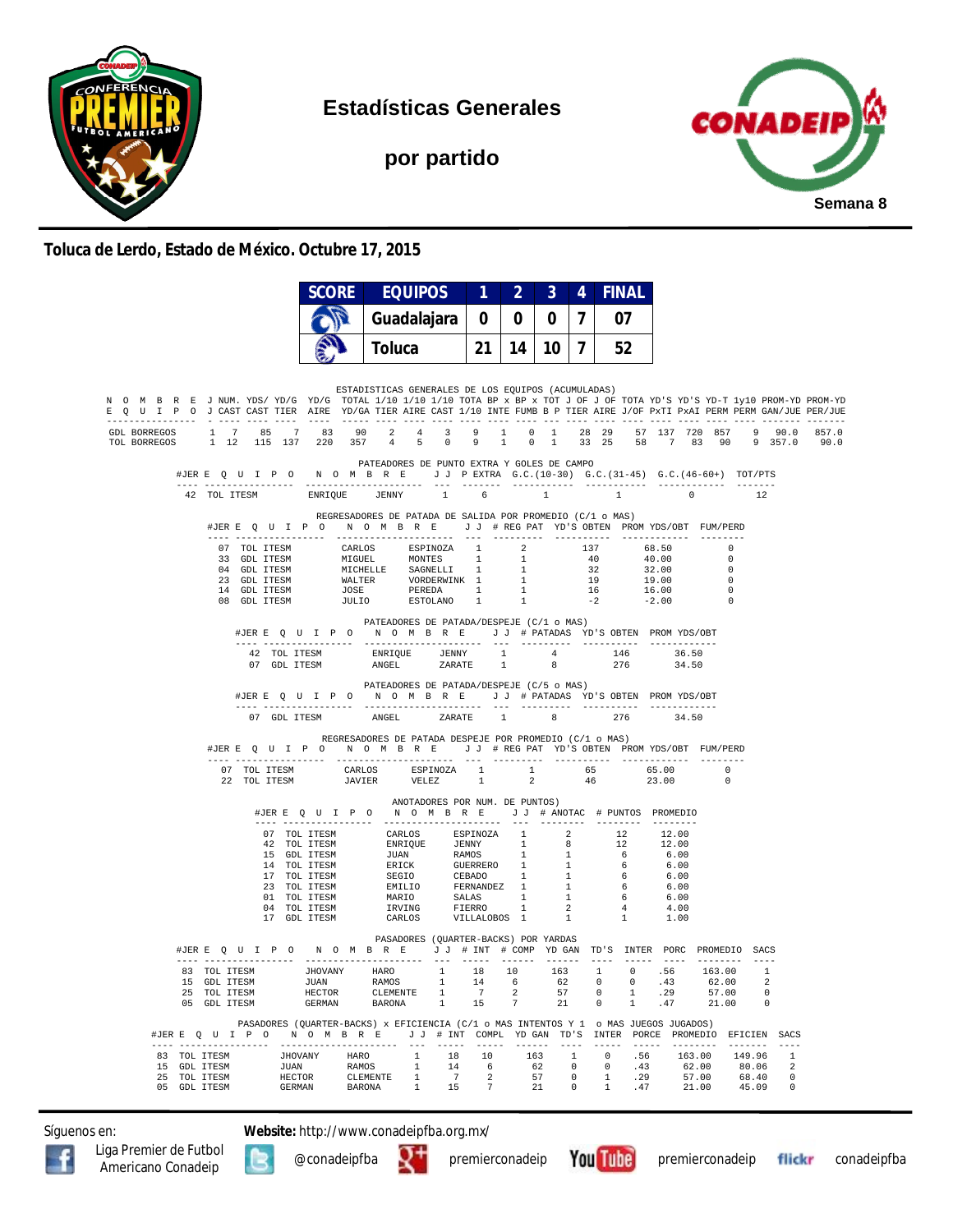







| #JERE QUIPONOMBRE JJ #RECEP YD'S 1 y 10 TD'S PROMEDIO FUMBLES<br>$\begin{tabular}{cccccccc} \texttt{21} & \texttt{31} & \texttt{32} & \texttt{43} & \texttt{53} & \texttt{54} & \texttt{55} & \texttt{56} & \texttt{66} & \texttt{67} & \texttt{68} & \texttt{68} & \texttt{69} & \texttt{60} & \texttt{60} & \texttt{60} & \texttt{60} & \texttt{60} \\ \texttt{31} & \texttt{TOL TTSSM} & \texttt{1} & \texttt{1} & \texttt{1} & \texttt{2} & \texttt{2} & \texttt{39} & \texttt{0}$<br>CORREDORES DE BALON (POR YARDAS)<br>$\begin{tabular}{ll} \multicolumn{2}{c}{\textbf{1}} & \multicolumn{2}{c}{\textbf{2}} & \multicolumn{2}{c}{\textbf{3}} & \multicolumn{2}{c}{\textbf{4}} & \multicolumn{2}{c}{\textbf{5}} & \multicolumn{2}{c}{\textbf{6}} & \multicolumn{2}{c}{\textbf{7}} & \multicolumn{2}{c}{\textbf{8}} & \multicolumn{2}{c}{\textbf{9}} & \multicolumn{2}{c}{\textbf{1}} & \multicolumn{2}{c}{\textbf{1}} & \multicolumn{2}{c}{\textbf{1}} & \multicolumn{2}{c}{\textbf{1}} & \multicolumn$<br>$\begin{array}{cccc} 1 & -1 & -1 & -1 & -1 & -1 \\ 44 & 2 & 0 & \\ 30 & 2 & 1 & \\ 26 & 0 & 0 & \\ 15 & 0 & 0 & \\ 11 & 0 & 0 & \\ 9 & 1 & 0 & \\ 9 & 0 & 0 & \\ 4 & 0 & 0 & \\ 4 & 0 & 0 & \\ 4 & 0 & 0 & \\ 2 & 0 & 0 & \\ \end{array}$<br>11.00<br>$4.29$<br>$4.33$<br>30<br>26<br>15<br>5.00<br>$2.20$ $10.00$<br>1.29<br>6.00<br>2.00<br>INTERCEPTORES DE PASES (POR # DE PASES INTECEPTADOS)<br>#JERE QUIPONOMBRE JJ # INT YD'S PROM<br>$\begin{tabular}{lcccccc} 20 & GDL TTESM & & & EDUARDO & & VAZQUEZ & 1 & 1 & 23 & 1.00 \\ 07 & TOL TTESM & & & CARLOS & & ESPINOZA & 1 & 1 & 23 & 1.00 \\ \end{tabular}$<br>TACLEADORES (POR # DE TACLEADAS)<br>#JERE QUIPO NOMBRE JJ # TACL # ATRA PROM FUM/RECU<br>$\begin{array}{c} 2 \\ 0 \\ 1 \\ 0 \end{array}$<br>9.00<br>$\Omega$<br>$6.00\,$<br>$\Omega$<br>6.00<br>$\mathbf 0$<br>5.00<br>0<br>$\overline{0}$<br>5.00<br>$\Omega$<br>$\overline{\phantom{0}}$<br>5.00<br>$^{\circ}$<br>$\overline{0}$<br>4.00<br>$\Omega$<br>$\overline{0}$<br>4.00<br>$\mathbf 0$<br>$\overline{0}$<br>4.00<br>0<br>$\overline{0}$<br>3.00<br>$\Omega$<br>$\overline{0}$<br>3.00<br>$\Omega$<br>$\overline{0}$<br>3.00<br>$\Omega$<br>$\overline{0}$<br>2.00<br>0<br>$\overline{0}$<br>2.00<br>- 0<br>$\overline{2}$<br>$\overline{0}$<br>2.00<br>$\Omega$<br>$\overline{2}$<br>$\overline{0}$<br>2.00<br>$\Omega$<br>$\overline{2}$<br>$\overline{0}$<br>2.00<br>$\overline{2}$<br>2.00<br>$\overline{0}$<br>1<br>$\overline{0}$<br>1.00<br>$\begin{array}{c} 1 \\ 1 \\ 1 \end{array}$<br>$\overline{\phantom{0}}$<br>1.00<br>$\Omega$<br>$\overline{\phantom{0}}$<br>1.00<br>. വ<br>$\overline{0}$<br>1.00<br>$\overline{\phantom{0}}$<br>1<br>1.00<br>$\overline{\phantom{0}}$<br>. വ<br>$\begin{array}{c} 1 \\ 1 \\ 1 \\ \end{array}$<br>$\overline{\phantom{0}}$<br>1.00<br>$\overline{0}$<br>1.00<br>$\overline{\phantom{0}}$<br>$\overline{\phantom{0}}$<br>$\overline{\mathbf{0}}$<br>1.00<br>$\overline{1}$<br>$\begin{smallmatrix}1\\1\end{smallmatrix}$<br>$\overline{\mathbf{0}}$<br>1.00<br>$\Omega$<br>$\overline{\phantom{0}}$<br>1.00<br>$\Omega$<br>$\begin{array}{ccc} 1 & & 0 \\ 1 & & 0 \end{array}$<br>1.00<br>$\Omega$ |                                  |  |  | RECEPTORES POR NUM DE RECEPCIONES |  |  |  |
|-------------------------------------------------------------------------------------------------------------------------------------------------------------------------------------------------------------------------------------------------------------------------------------------------------------------------------------------------------------------------------------------------------------------------------------------------------------------------------------------------------------------------------------------------------------------------------------------------------------------------------------------------------------------------------------------------------------------------------------------------------------------------------------------------------------------------------------------------------------------------------------------------------------------------------------------------------------------------------------------------------------------------------------------------------------------------------------------------------------------------------------------------------------------------------------------------------------------------------------------------------------------------------------------------------------------------------------------------------------------------------------------------------------------------------------------------------------------------------------------------------------------------------------------------------------------------------------------------------------------------------------------------------------------------------------------------------------------------------------------------------------------------------------------------------------------------------------------------------------------------------------------------------------------------------------------------------------------------------------------------------------------------------------------------------------------------------------------------------------------------------------------------------------------------------------------------------------------------------------------------------------------------------------------------------------------------------------------------------------------------------------------------------------------------------------------------------------------------------------------------------------------------------------------------------------------------------------------------------------------------------------------------------------------------------------------------------------------------------------------------------------------------------------------------------------------------------------------------------------------------------------------------------------------------------------------------------------------------------------------------------------------------------------------------------------------------------------------------------------------------------------------------------------------------------------------------------|----------------------------------|--|--|-----------------------------------|--|--|--|
|                                                                                                                                                                                                                                                                                                                                                                                                                                                                                                                                                                                                                                                                                                                                                                                                                                                                                                                                                                                                                                                                                                                                                                                                                                                                                                                                                                                                                                                                                                                                                                                                                                                                                                                                                                                                                                                                                                                                                                                                                                                                                                                                                                                                                                                                                                                                                                                                                                                                                                                                                                                                                                                                                                                                                                                                                                                                                                                                                                                                                                                                                                                                                                                                       |                                  |  |  |                                   |  |  |  |
|                                                                                                                                                                                                                                                                                                                                                                                                                                                                                                                                                                                                                                                                                                                                                                                                                                                                                                                                                                                                                                                                                                                                                                                                                                                                                                                                                                                                                                                                                                                                                                                                                                                                                                                                                                                                                                                                                                                                                                                                                                                                                                                                                                                                                                                                                                                                                                                                                                                                                                                                                                                                                                                                                                                                                                                                                                                                                                                                                                                                                                                                                                                                                                                                       |                                  |  |  |                                   |  |  |  |
|                                                                                                                                                                                                                                                                                                                                                                                                                                                                                                                                                                                                                                                                                                                                                                                                                                                                                                                                                                                                                                                                                                                                                                                                                                                                                                                                                                                                                                                                                                                                                                                                                                                                                                                                                                                                                                                                                                                                                                                                                                                                                                                                                                                                                                                                                                                                                                                                                                                                                                                                                                                                                                                                                                                                                                                                                                                                                                                                                                                                                                                                                                                                                                                                       |                                  |  |  |                                   |  |  |  |
|                                                                                                                                                                                                                                                                                                                                                                                                                                                                                                                                                                                                                                                                                                                                                                                                                                                                                                                                                                                                                                                                                                                                                                                                                                                                                                                                                                                                                                                                                                                                                                                                                                                                                                                                                                                                                                                                                                                                                                                                                                                                                                                                                                                                                                                                                                                                                                                                                                                                                                                                                                                                                                                                                                                                                                                                                                                                                                                                                                                                                                                                                                                                                                                                       |                                  |  |  |                                   |  |  |  |
|                                                                                                                                                                                                                                                                                                                                                                                                                                                                                                                                                                                                                                                                                                                                                                                                                                                                                                                                                                                                                                                                                                                                                                                                                                                                                                                                                                                                                                                                                                                                                                                                                                                                                                                                                                                                                                                                                                                                                                                                                                                                                                                                                                                                                                                                                                                                                                                                                                                                                                                                                                                                                                                                                                                                                                                                                                                                                                                                                                                                                                                                                                                                                                                                       |                                  |  |  |                                   |  |  |  |
|                                                                                                                                                                                                                                                                                                                                                                                                                                                                                                                                                                                                                                                                                                                                                                                                                                                                                                                                                                                                                                                                                                                                                                                                                                                                                                                                                                                                                                                                                                                                                                                                                                                                                                                                                                                                                                                                                                                                                                                                                                                                                                                                                                                                                                                                                                                                                                                                                                                                                                                                                                                                                                                                                                                                                                                                                                                                                                                                                                                                                                                                                                                                                                                                       |                                  |  |  |                                   |  |  |  |
|                                                                                                                                                                                                                                                                                                                                                                                                                                                                                                                                                                                                                                                                                                                                                                                                                                                                                                                                                                                                                                                                                                                                                                                                                                                                                                                                                                                                                                                                                                                                                                                                                                                                                                                                                                                                                                                                                                                                                                                                                                                                                                                                                                                                                                                                                                                                                                                                                                                                                                                                                                                                                                                                                                                                                                                                                                                                                                                                                                                                                                                                                                                                                                                                       |                                  |  |  |                                   |  |  |  |
|                                                                                                                                                                                                                                                                                                                                                                                                                                                                                                                                                                                                                                                                                                                                                                                                                                                                                                                                                                                                                                                                                                                                                                                                                                                                                                                                                                                                                                                                                                                                                                                                                                                                                                                                                                                                                                                                                                                                                                                                                                                                                                                                                                                                                                                                                                                                                                                                                                                                                                                                                                                                                                                                                                                                                                                                                                                                                                                                                                                                                                                                                                                                                                                                       |                                  |  |  |                                   |  |  |  |
|                                                                                                                                                                                                                                                                                                                                                                                                                                                                                                                                                                                                                                                                                                                                                                                                                                                                                                                                                                                                                                                                                                                                                                                                                                                                                                                                                                                                                                                                                                                                                                                                                                                                                                                                                                                                                                                                                                                                                                                                                                                                                                                                                                                                                                                                                                                                                                                                                                                                                                                                                                                                                                                                                                                                                                                                                                                                                                                                                                                                                                                                                                                                                                                                       |                                  |  |  |                                   |  |  |  |
|                                                                                                                                                                                                                                                                                                                                                                                                                                                                                                                                                                                                                                                                                                                                                                                                                                                                                                                                                                                                                                                                                                                                                                                                                                                                                                                                                                                                                                                                                                                                                                                                                                                                                                                                                                                                                                                                                                                                                                                                                                                                                                                                                                                                                                                                                                                                                                                                                                                                                                                                                                                                                                                                                                                                                                                                                                                                                                                                                                                                                                                                                                                                                                                                       |                                  |  |  |                                   |  |  |  |
|                                                                                                                                                                                                                                                                                                                                                                                                                                                                                                                                                                                                                                                                                                                                                                                                                                                                                                                                                                                                                                                                                                                                                                                                                                                                                                                                                                                                                                                                                                                                                                                                                                                                                                                                                                                                                                                                                                                                                                                                                                                                                                                                                                                                                                                                                                                                                                                                                                                                                                                                                                                                                                                                                                                                                                                                                                                                                                                                                                                                                                                                                                                                                                                                       |                                  |  |  |                                   |  |  |  |
|                                                                                                                                                                                                                                                                                                                                                                                                                                                                                                                                                                                                                                                                                                                                                                                                                                                                                                                                                                                                                                                                                                                                                                                                                                                                                                                                                                                                                                                                                                                                                                                                                                                                                                                                                                                                                                                                                                                                                                                                                                                                                                                                                                                                                                                                                                                                                                                                                                                                                                                                                                                                                                                                                                                                                                                                                                                                                                                                                                                                                                                                                                                                                                                                       |                                  |  |  |                                   |  |  |  |
|                                                                                                                                                                                                                                                                                                                                                                                                                                                                                                                                                                                                                                                                                                                                                                                                                                                                                                                                                                                                                                                                                                                                                                                                                                                                                                                                                                                                                                                                                                                                                                                                                                                                                                                                                                                                                                                                                                                                                                                                                                                                                                                                                                                                                                                                                                                                                                                                                                                                                                                                                                                                                                                                                                                                                                                                                                                                                                                                                                                                                                                                                                                                                                                                       |                                  |  |  |                                   |  |  |  |
|                                                                                                                                                                                                                                                                                                                                                                                                                                                                                                                                                                                                                                                                                                                                                                                                                                                                                                                                                                                                                                                                                                                                                                                                                                                                                                                                                                                                                                                                                                                                                                                                                                                                                                                                                                                                                                                                                                                                                                                                                                                                                                                                                                                                                                                                                                                                                                                                                                                                                                                                                                                                                                                                                                                                                                                                                                                                                                                                                                                                                                                                                                                                                                                                       |                                  |  |  |                                   |  |  |  |
|                                                                                                                                                                                                                                                                                                                                                                                                                                                                                                                                                                                                                                                                                                                                                                                                                                                                                                                                                                                                                                                                                                                                                                                                                                                                                                                                                                                                                                                                                                                                                                                                                                                                                                                                                                                                                                                                                                                                                                                                                                                                                                                                                                                                                                                                                                                                                                                                                                                                                                                                                                                                                                                                                                                                                                                                                                                                                                                                                                                                                                                                                                                                                                                                       |                                  |  |  |                                   |  |  |  |
|                                                                                                                                                                                                                                                                                                                                                                                                                                                                                                                                                                                                                                                                                                                                                                                                                                                                                                                                                                                                                                                                                                                                                                                                                                                                                                                                                                                                                                                                                                                                                                                                                                                                                                                                                                                                                                                                                                                                                                                                                                                                                                                                                                                                                                                                                                                                                                                                                                                                                                                                                                                                                                                                                                                                                                                                                                                                                                                                                                                                                                                                                                                                                                                                       | $\overline{0}$<br>$\overline{0}$ |  |  |                                   |  |  |  |
|                                                                                                                                                                                                                                                                                                                                                                                                                                                                                                                                                                                                                                                                                                                                                                                                                                                                                                                                                                                                                                                                                                                                                                                                                                                                                                                                                                                                                                                                                                                                                                                                                                                                                                                                                                                                                                                                                                                                                                                                                                                                                                                                                                                                                                                                                                                                                                                                                                                                                                                                                                                                                                                                                                                                                                                                                                                                                                                                                                                                                                                                                                                                                                                                       | $\hspace{0.1cm} 0$               |  |  |                                   |  |  |  |
|                                                                                                                                                                                                                                                                                                                                                                                                                                                                                                                                                                                                                                                                                                                                                                                                                                                                                                                                                                                                                                                                                                                                                                                                                                                                                                                                                                                                                                                                                                                                                                                                                                                                                                                                                                                                                                                                                                                                                                                                                                                                                                                                                                                                                                                                                                                                                                                                                                                                                                                                                                                                                                                                                                                                                                                                                                                                                                                                                                                                                                                                                                                                                                                                       | $\overline{\phantom{0}}$         |  |  |                                   |  |  |  |
|                                                                                                                                                                                                                                                                                                                                                                                                                                                                                                                                                                                                                                                                                                                                                                                                                                                                                                                                                                                                                                                                                                                                                                                                                                                                                                                                                                                                                                                                                                                                                                                                                                                                                                                                                                                                                                                                                                                                                                                                                                                                                                                                                                                                                                                                                                                                                                                                                                                                                                                                                                                                                                                                                                                                                                                                                                                                                                                                                                                                                                                                                                                                                                                                       | $\overline{0}$                   |  |  |                                   |  |  |  |
|                                                                                                                                                                                                                                                                                                                                                                                                                                                                                                                                                                                                                                                                                                                                                                                                                                                                                                                                                                                                                                                                                                                                                                                                                                                                                                                                                                                                                                                                                                                                                                                                                                                                                                                                                                                                                                                                                                                                                                                                                                                                                                                                                                                                                                                                                                                                                                                                                                                                                                                                                                                                                                                                                                                                                                                                                                                                                                                                                                                                                                                                                                                                                                                                       | $\overline{0}$                   |  |  |                                   |  |  |  |
|                                                                                                                                                                                                                                                                                                                                                                                                                                                                                                                                                                                                                                                                                                                                                                                                                                                                                                                                                                                                                                                                                                                                                                                                                                                                                                                                                                                                                                                                                                                                                                                                                                                                                                                                                                                                                                                                                                                                                                                                                                                                                                                                                                                                                                                                                                                                                                                                                                                                                                                                                                                                                                                                                                                                                                                                                                                                                                                                                                                                                                                                                                                                                                                                       | $\overline{0}$                   |  |  |                                   |  |  |  |
|                                                                                                                                                                                                                                                                                                                                                                                                                                                                                                                                                                                                                                                                                                                                                                                                                                                                                                                                                                                                                                                                                                                                                                                                                                                                                                                                                                                                                                                                                                                                                                                                                                                                                                                                                                                                                                                                                                                                                                                                                                                                                                                                                                                                                                                                                                                                                                                                                                                                                                                                                                                                                                                                                                                                                                                                                                                                                                                                                                                                                                                                                                                                                                                                       | $\overline{0}$                   |  |  |                                   |  |  |  |
|                                                                                                                                                                                                                                                                                                                                                                                                                                                                                                                                                                                                                                                                                                                                                                                                                                                                                                                                                                                                                                                                                                                                                                                                                                                                                                                                                                                                                                                                                                                                                                                                                                                                                                                                                                                                                                                                                                                                                                                                                                                                                                                                                                                                                                                                                                                                                                                                                                                                                                                                                                                                                                                                                                                                                                                                                                                                                                                                                                                                                                                                                                                                                                                                       | $\overline{\phantom{0}}$         |  |  |                                   |  |  |  |
|                                                                                                                                                                                                                                                                                                                                                                                                                                                                                                                                                                                                                                                                                                                                                                                                                                                                                                                                                                                                                                                                                                                                                                                                                                                                                                                                                                                                                                                                                                                                                                                                                                                                                                                                                                                                                                                                                                                                                                                                                                                                                                                                                                                                                                                                                                                                                                                                                                                                                                                                                                                                                                                                                                                                                                                                                                                                                                                                                                                                                                                                                                                                                                                                       | 4.00<br>$\overline{0}$           |  |  |                                   |  |  |  |
|                                                                                                                                                                                                                                                                                                                                                                                                                                                                                                                                                                                                                                                                                                                                                                                                                                                                                                                                                                                                                                                                                                                                                                                                                                                                                                                                                                                                                                                                                                                                                                                                                                                                                                                                                                                                                                                                                                                                                                                                                                                                                                                                                                                                                                                                                                                                                                                                                                                                                                                                                                                                                                                                                                                                                                                                                                                                                                                                                                                                                                                                                                                                                                                                       | 1.50<br>$\overline{\phantom{0}}$ |  |  |                                   |  |  |  |
|                                                                                                                                                                                                                                                                                                                                                                                                                                                                                                                                                                                                                                                                                                                                                                                                                                                                                                                                                                                                                                                                                                                                                                                                                                                                                                                                                                                                                                                                                                                                                                                                                                                                                                                                                                                                                                                                                                                                                                                                                                                                                                                                                                                                                                                                                                                                                                                                                                                                                                                                                                                                                                                                                                                                                                                                                                                                                                                                                                                                                                                                                                                                                                                                       | 2.00<br>$\Omega$                 |  |  |                                   |  |  |  |
|                                                                                                                                                                                                                                                                                                                                                                                                                                                                                                                                                                                                                                                                                                                                                                                                                                                                                                                                                                                                                                                                                                                                                                                                                                                                                                                                                                                                                                                                                                                                                                                                                                                                                                                                                                                                                                                                                                                                                                                                                                                                                                                                                                                                                                                                                                                                                                                                                                                                                                                                                                                                                                                                                                                                                                                                                                                                                                                                                                                                                                                                                                                                                                                                       |                                  |  |  |                                   |  |  |  |
|                                                                                                                                                                                                                                                                                                                                                                                                                                                                                                                                                                                                                                                                                                                                                                                                                                                                                                                                                                                                                                                                                                                                                                                                                                                                                                                                                                                                                                                                                                                                                                                                                                                                                                                                                                                                                                                                                                                                                                                                                                                                                                                                                                                                                                                                                                                                                                                                                                                                                                                                                                                                                                                                                                                                                                                                                                                                                                                                                                                                                                                                                                                                                                                                       |                                  |  |  |                                   |  |  |  |
|                                                                                                                                                                                                                                                                                                                                                                                                                                                                                                                                                                                                                                                                                                                                                                                                                                                                                                                                                                                                                                                                                                                                                                                                                                                                                                                                                                                                                                                                                                                                                                                                                                                                                                                                                                                                                                                                                                                                                                                                                                                                                                                                                                                                                                                                                                                                                                                                                                                                                                                                                                                                                                                                                                                                                                                                                                                                                                                                                                                                                                                                                                                                                                                                       |                                  |  |  |                                   |  |  |  |
|                                                                                                                                                                                                                                                                                                                                                                                                                                                                                                                                                                                                                                                                                                                                                                                                                                                                                                                                                                                                                                                                                                                                                                                                                                                                                                                                                                                                                                                                                                                                                                                                                                                                                                                                                                                                                                                                                                                                                                                                                                                                                                                                                                                                                                                                                                                                                                                                                                                                                                                                                                                                                                                                                                                                                                                                                                                                                                                                                                                                                                                                                                                                                                                                       |                                  |  |  |                                   |  |  |  |
|                                                                                                                                                                                                                                                                                                                                                                                                                                                                                                                                                                                                                                                                                                                                                                                                                                                                                                                                                                                                                                                                                                                                                                                                                                                                                                                                                                                                                                                                                                                                                                                                                                                                                                                                                                                                                                                                                                                                                                                                                                                                                                                                                                                                                                                                                                                                                                                                                                                                                                                                                                                                                                                                                                                                                                                                                                                                                                                                                                                                                                                                                                                                                                                                       |                                  |  |  |                                   |  |  |  |
|                                                                                                                                                                                                                                                                                                                                                                                                                                                                                                                                                                                                                                                                                                                                                                                                                                                                                                                                                                                                                                                                                                                                                                                                                                                                                                                                                                                                                                                                                                                                                                                                                                                                                                                                                                                                                                                                                                                                                                                                                                                                                                                                                                                                                                                                                                                                                                                                                                                                                                                                                                                                                                                                                                                                                                                                                                                                                                                                                                                                                                                                                                                                                                                                       |                                  |  |  |                                   |  |  |  |
|                                                                                                                                                                                                                                                                                                                                                                                                                                                                                                                                                                                                                                                                                                                                                                                                                                                                                                                                                                                                                                                                                                                                                                                                                                                                                                                                                                                                                                                                                                                                                                                                                                                                                                                                                                                                                                                                                                                                                                                                                                                                                                                                                                                                                                                                                                                                                                                                                                                                                                                                                                                                                                                                                                                                                                                                                                                                                                                                                                                                                                                                                                                                                                                                       |                                  |  |  |                                   |  |  |  |
|                                                                                                                                                                                                                                                                                                                                                                                                                                                                                                                                                                                                                                                                                                                                                                                                                                                                                                                                                                                                                                                                                                                                                                                                                                                                                                                                                                                                                                                                                                                                                                                                                                                                                                                                                                                                                                                                                                                                                                                                                                                                                                                                                                                                                                                                                                                                                                                                                                                                                                                                                                                                                                                                                                                                                                                                                                                                                                                                                                                                                                                                                                                                                                                                       |                                  |  |  |                                   |  |  |  |
|                                                                                                                                                                                                                                                                                                                                                                                                                                                                                                                                                                                                                                                                                                                                                                                                                                                                                                                                                                                                                                                                                                                                                                                                                                                                                                                                                                                                                                                                                                                                                                                                                                                                                                                                                                                                                                                                                                                                                                                                                                                                                                                                                                                                                                                                                                                                                                                                                                                                                                                                                                                                                                                                                                                                                                                                                                                                                                                                                                                                                                                                                                                                                                                                       |                                  |  |  |                                   |  |  |  |
|                                                                                                                                                                                                                                                                                                                                                                                                                                                                                                                                                                                                                                                                                                                                                                                                                                                                                                                                                                                                                                                                                                                                                                                                                                                                                                                                                                                                                                                                                                                                                                                                                                                                                                                                                                                                                                                                                                                                                                                                                                                                                                                                                                                                                                                                                                                                                                                                                                                                                                                                                                                                                                                                                                                                                                                                                                                                                                                                                                                                                                                                                                                                                                                                       |                                  |  |  |                                   |  |  |  |
|                                                                                                                                                                                                                                                                                                                                                                                                                                                                                                                                                                                                                                                                                                                                                                                                                                                                                                                                                                                                                                                                                                                                                                                                                                                                                                                                                                                                                                                                                                                                                                                                                                                                                                                                                                                                                                                                                                                                                                                                                                                                                                                                                                                                                                                                                                                                                                                                                                                                                                                                                                                                                                                                                                                                                                                                                                                                                                                                                                                                                                                                                                                                                                                                       |                                  |  |  |                                   |  |  |  |
|                                                                                                                                                                                                                                                                                                                                                                                                                                                                                                                                                                                                                                                                                                                                                                                                                                                                                                                                                                                                                                                                                                                                                                                                                                                                                                                                                                                                                                                                                                                                                                                                                                                                                                                                                                                                                                                                                                                                                                                                                                                                                                                                                                                                                                                                                                                                                                                                                                                                                                                                                                                                                                                                                                                                                                                                                                                                                                                                                                                                                                                                                                                                                                                                       |                                  |  |  |                                   |  |  |  |
|                                                                                                                                                                                                                                                                                                                                                                                                                                                                                                                                                                                                                                                                                                                                                                                                                                                                                                                                                                                                                                                                                                                                                                                                                                                                                                                                                                                                                                                                                                                                                                                                                                                                                                                                                                                                                                                                                                                                                                                                                                                                                                                                                                                                                                                                                                                                                                                                                                                                                                                                                                                                                                                                                                                                                                                                                                                                                                                                                                                                                                                                                                                                                                                                       |                                  |  |  |                                   |  |  |  |
|                                                                                                                                                                                                                                                                                                                                                                                                                                                                                                                                                                                                                                                                                                                                                                                                                                                                                                                                                                                                                                                                                                                                                                                                                                                                                                                                                                                                                                                                                                                                                                                                                                                                                                                                                                                                                                                                                                                                                                                                                                                                                                                                                                                                                                                                                                                                                                                                                                                                                                                                                                                                                                                                                                                                                                                                                                                                                                                                                                                                                                                                                                                                                                                                       |                                  |  |  |                                   |  |  |  |
|                                                                                                                                                                                                                                                                                                                                                                                                                                                                                                                                                                                                                                                                                                                                                                                                                                                                                                                                                                                                                                                                                                                                                                                                                                                                                                                                                                                                                                                                                                                                                                                                                                                                                                                                                                                                                                                                                                                                                                                                                                                                                                                                                                                                                                                                                                                                                                                                                                                                                                                                                                                                                                                                                                                                                                                                                                                                                                                                                                                                                                                                                                                                                                                                       |                                  |  |  |                                   |  |  |  |
|                                                                                                                                                                                                                                                                                                                                                                                                                                                                                                                                                                                                                                                                                                                                                                                                                                                                                                                                                                                                                                                                                                                                                                                                                                                                                                                                                                                                                                                                                                                                                                                                                                                                                                                                                                                                                                                                                                                                                                                                                                                                                                                                                                                                                                                                                                                                                                                                                                                                                                                                                                                                                                                                                                                                                                                                                                                                                                                                                                                                                                                                                                                                                                                                       |                                  |  |  |                                   |  |  |  |
|                                                                                                                                                                                                                                                                                                                                                                                                                                                                                                                                                                                                                                                                                                                                                                                                                                                                                                                                                                                                                                                                                                                                                                                                                                                                                                                                                                                                                                                                                                                                                                                                                                                                                                                                                                                                                                                                                                                                                                                                                                                                                                                                                                                                                                                                                                                                                                                                                                                                                                                                                                                                                                                                                                                                                                                                                                                                                                                                                                                                                                                                                                                                                                                                       |                                  |  |  |                                   |  |  |  |
|                                                                                                                                                                                                                                                                                                                                                                                                                                                                                                                                                                                                                                                                                                                                                                                                                                                                                                                                                                                                                                                                                                                                                                                                                                                                                                                                                                                                                                                                                                                                                                                                                                                                                                                                                                                                                                                                                                                                                                                                                                                                                                                                                                                                                                                                                                                                                                                                                                                                                                                                                                                                                                                                                                                                                                                                                                                                                                                                                                                                                                                                                                                                                                                                       |                                  |  |  |                                   |  |  |  |
|                                                                                                                                                                                                                                                                                                                                                                                                                                                                                                                                                                                                                                                                                                                                                                                                                                                                                                                                                                                                                                                                                                                                                                                                                                                                                                                                                                                                                                                                                                                                                                                                                                                                                                                                                                                                                                                                                                                                                                                                                                                                                                                                                                                                                                                                                                                                                                                                                                                                                                                                                                                                                                                                                                                                                                                                                                                                                                                                                                                                                                                                                                                                                                                                       |                                  |  |  |                                   |  |  |  |
|                                                                                                                                                                                                                                                                                                                                                                                                                                                                                                                                                                                                                                                                                                                                                                                                                                                                                                                                                                                                                                                                                                                                                                                                                                                                                                                                                                                                                                                                                                                                                                                                                                                                                                                                                                                                                                                                                                                                                                                                                                                                                                                                                                                                                                                                                                                                                                                                                                                                                                                                                                                                                                                                                                                                                                                                                                                                                                                                                                                                                                                                                                                                                                                                       |                                  |  |  |                                   |  |  |  |
|                                                                                                                                                                                                                                                                                                                                                                                                                                                                                                                                                                                                                                                                                                                                                                                                                                                                                                                                                                                                                                                                                                                                                                                                                                                                                                                                                                                                                                                                                                                                                                                                                                                                                                                                                                                                                                                                                                                                                                                                                                                                                                                                                                                                                                                                                                                                                                                                                                                                                                                                                                                                                                                                                                                                                                                                                                                                                                                                                                                                                                                                                                                                                                                                       |                                  |  |  |                                   |  |  |  |
|                                                                                                                                                                                                                                                                                                                                                                                                                                                                                                                                                                                                                                                                                                                                                                                                                                                                                                                                                                                                                                                                                                                                                                                                                                                                                                                                                                                                                                                                                                                                                                                                                                                                                                                                                                                                                                                                                                                                                                                                                                                                                                                                                                                                                                                                                                                                                                                                                                                                                                                                                                                                                                                                                                                                                                                                                                                                                                                                                                                                                                                                                                                                                                                                       |                                  |  |  |                                   |  |  |  |
|                                                                                                                                                                                                                                                                                                                                                                                                                                                                                                                                                                                                                                                                                                                                                                                                                                                                                                                                                                                                                                                                                                                                                                                                                                                                                                                                                                                                                                                                                                                                                                                                                                                                                                                                                                                                                                                                                                                                                                                                                                                                                                                                                                                                                                                                                                                                                                                                                                                                                                                                                                                                                                                                                                                                                                                                                                                                                                                                                                                                                                                                                                                                                                                                       |                                  |  |  |                                   |  |  |  |
|                                                                                                                                                                                                                                                                                                                                                                                                                                                                                                                                                                                                                                                                                                                                                                                                                                                                                                                                                                                                                                                                                                                                                                                                                                                                                                                                                                                                                                                                                                                                                                                                                                                                                                                                                                                                                                                                                                                                                                                                                                                                                                                                                                                                                                                                                                                                                                                                                                                                                                                                                                                                                                                                                                                                                                                                                                                                                                                                                                                                                                                                                                                                                                                                       |                                  |  |  |                                   |  |  |  |
|                                                                                                                                                                                                                                                                                                                                                                                                                                                                                                                                                                                                                                                                                                                                                                                                                                                                                                                                                                                                                                                                                                                                                                                                                                                                                                                                                                                                                                                                                                                                                                                                                                                                                                                                                                                                                                                                                                                                                                                                                                                                                                                                                                                                                                                                                                                                                                                                                                                                                                                                                                                                                                                                                                                                                                                                                                                                                                                                                                                                                                                                                                                                                                                                       |                                  |  |  |                                   |  |  |  |
|                                                                                                                                                                                                                                                                                                                                                                                                                                                                                                                                                                                                                                                                                                                                                                                                                                                                                                                                                                                                                                                                                                                                                                                                                                                                                                                                                                                                                                                                                                                                                                                                                                                                                                                                                                                                                                                                                                                                                                                                                                                                                                                                                                                                                                                                                                                                                                                                                                                                                                                                                                                                                                                                                                                                                                                                                                                                                                                                                                                                                                                                                                                                                                                                       |                                  |  |  |                                   |  |  |  |
|                                                                                                                                                                                                                                                                                                                                                                                                                                                                                                                                                                                                                                                                                                                                                                                                                                                                                                                                                                                                                                                                                                                                                                                                                                                                                                                                                                                                                                                                                                                                                                                                                                                                                                                                                                                                                                                                                                                                                                                                                                                                                                                                                                                                                                                                                                                                                                                                                                                                                                                                                                                                                                                                                                                                                                                                                                                                                                                                                                                                                                                                                                                                                                                                       |                                  |  |  |                                   |  |  |  |
|                                                                                                                                                                                                                                                                                                                                                                                                                                                                                                                                                                                                                                                                                                                                                                                                                                                                                                                                                                                                                                                                                                                                                                                                                                                                                                                                                                                                                                                                                                                                                                                                                                                                                                                                                                                                                                                                                                                                                                                                                                                                                                                                                                                                                                                                                                                                                                                                                                                                                                                                                                                                                                                                                                                                                                                                                                                                                                                                                                                                                                                                                                                                                                                                       |                                  |  |  |                                   |  |  |  |
|                                                                                                                                                                                                                                                                                                                                                                                                                                                                                                                                                                                                                                                                                                                                                                                                                                                                                                                                                                                                                                                                                                                                                                                                                                                                                                                                                                                                                                                                                                                                                                                                                                                                                                                                                                                                                                                                                                                                                                                                                                                                                                                                                                                                                                                                                                                                                                                                                                                                                                                                                                                                                                                                                                                                                                                                                                                                                                                                                                                                                                                                                                                                                                                                       |                                  |  |  |                                   |  |  |  |
|                                                                                                                                                                                                                                                                                                                                                                                                                                                                                                                                                                                                                                                                                                                                                                                                                                                                                                                                                                                                                                                                                                                                                                                                                                                                                                                                                                                                                                                                                                                                                                                                                                                                                                                                                                                                                                                                                                                                                                                                                                                                                                                                                                                                                                                                                                                                                                                                                                                                                                                                                                                                                                                                                                                                                                                                                                                                                                                                                                                                                                                                                                                                                                                                       |                                  |  |  |                                   |  |  |  |
|                                                                                                                                                                                                                                                                                                                                                                                                                                                                                                                                                                                                                                                                                                                                                                                                                                                                                                                                                                                                                                                                                                                                                                                                                                                                                                                                                                                                                                                                                                                                                                                                                                                                                                                                                                                                                                                                                                                                                                                                                                                                                                                                                                                                                                                                                                                                                                                                                                                                                                                                                                                                                                                                                                                                                                                                                                                                                                                                                                                                                                                                                                                                                                                                       |                                  |  |  |                                   |  |  |  |
|                                                                                                                                                                                                                                                                                                                                                                                                                                                                                                                                                                                                                                                                                                                                                                                                                                                                                                                                                                                                                                                                                                                                                                                                                                                                                                                                                                                                                                                                                                                                                                                                                                                                                                                                                                                                                                                                                                                                                                                                                                                                                                                                                                                                                                                                                                                                                                                                                                                                                                                                                                                                                                                                                                                                                                                                                                                                                                                                                                                                                                                                                                                                                                                                       |                                  |  |  |                                   |  |  |  |
| 1.00<br>$\Omega$                                                                                                                                                                                                                                                                                                                                                                                                                                                                                                                                                                                                                                                                                                                                                                                                                                                                                                                                                                                                                                                                                                                                                                                                                                                                                                                                                                                                                                                                                                                                                                                                                                                                                                                                                                                                                                                                                                                                                                                                                                                                                                                                                                                                                                                                                                                                                                                                                                                                                                                                                                                                                                                                                                                                                                                                                                                                                                                                                                                                                                                                                                                                                                                      |                                  |  |  |                                   |  |  |  |
| TACLEADORES (POR # DE SACS ATRAPADAS o CAPTURAS)<br>#JERE QUIPO NOMBRE JJ # TACL # ATRA PROMFUM/RECU                                                                                                                                                                                                                                                                                                                                                                                                                                                                                                                                                                                                                                                                                                                                                                                                                                                                                                                                                                                                                                                                                                                                                                                                                                                                                                                                                                                                                                                                                                                                                                                                                                                                                                                                                                                                                                                                                                                                                                                                                                                                                                                                                                                                                                                                                                                                                                                                                                                                                                                                                                                                                                                                                                                                                                                                                                                                                                                                                                                                                                                                                                  |                                  |  |  |                                   |  |  |  |
|                                                                                                                                                                                                                                                                                                                                                                                                                                                                                                                                                                                                                                                                                                                                                                                                                                                                                                                                                                                                                                                                                                                                                                                                                                                                                                                                                                                                                                                                                                                                                                                                                                                                                                                                                                                                                                                                                                                                                                                                                                                                                                                                                                                                                                                                                                                                                                                                                                                                                                                                                                                                                                                                                                                                                                                                                                                                                                                                                                                                                                                                                                                                                                                                       |                                  |  |  |                                   |  |  |  |

Síguenos en: **Website:** http://www.conadeipfba.org.mx/